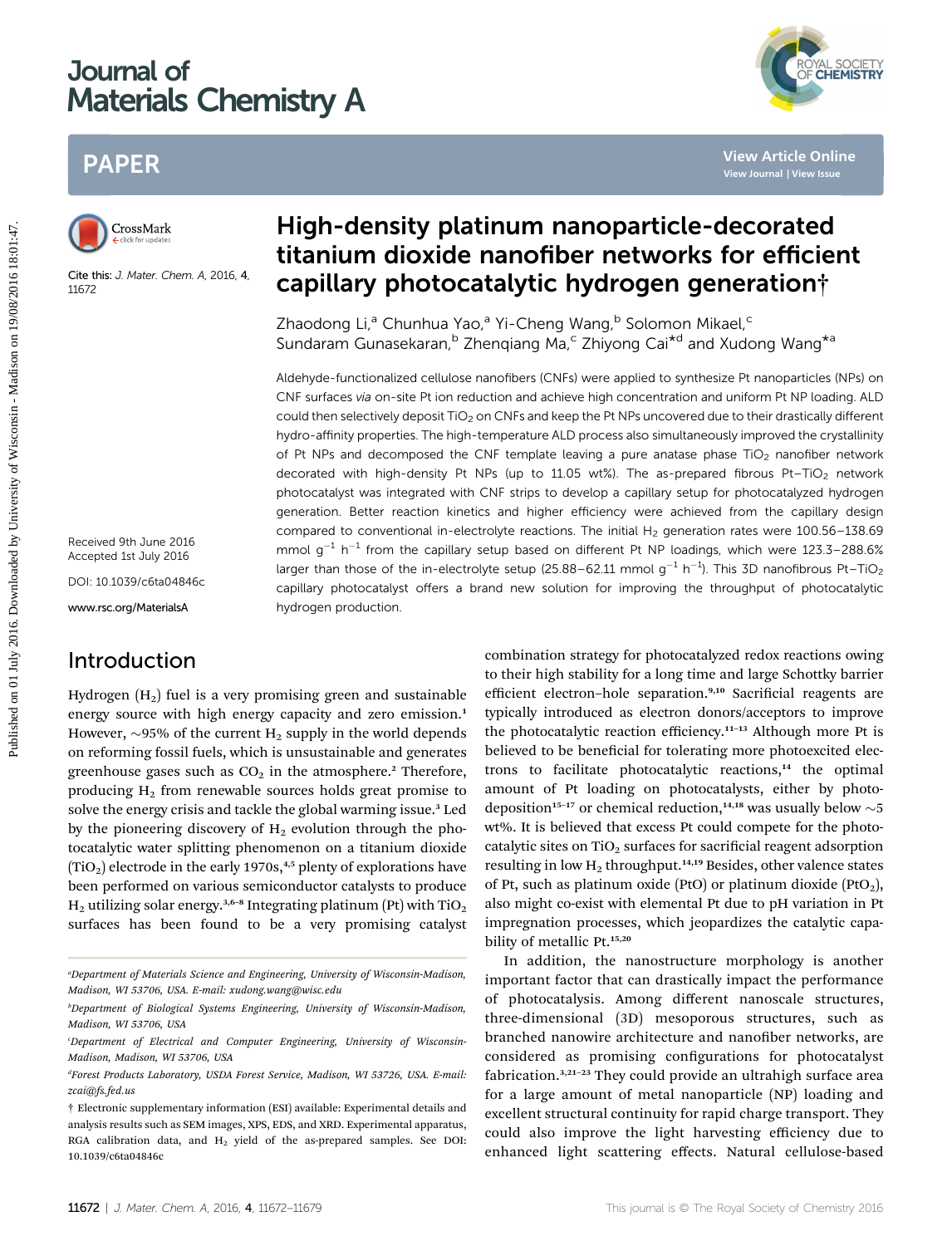nanomaterials such as cellulose nanofibers (CNFs) are one of the widely used large-scale renewable 3D mesoporous structures owing to their great abundance, low cost, bio-compatibility and degradability.<sup>24,25</sup> They have been successfully utilized as remarkable templates for fabricating functional 3D nanostructures with extremely large porosity. Recently, based on the 3D CNF-templated  $TiO<sub>2</sub>$  nanostructures and taking advantage of the excellent hydrophilic properties of CNFs, we developed a novel high-performance capillary photoelectrochemical (PEC) photoanode that could perform PEC water oxidation in air with enhanced reaction kinetics.<sup>24</sup> However, in this PEC system,  $H_2$  production was still in the electrolyte and on the surface of the counter electrode. To fully utilize the advantage of the capillary system, both reduction and oxidation (redox) reactions should be implemented in the capillary fashion. This requires the development of a full photocatalytic redox system with the 3D mesoporous hydrophilic configuration. Noting that the repeating units with reactive groups on cellulose are readily functionalized,<sup>26</sup> we hypothesized that reductive ligands could be created on cellulose surfaces and used to produce Pt on-site. Published on the settleton members (Lvb) are one of **ALD of TiO**, convenion and obtained the state of the control on the particle of the control on the state of the control on the state of Wisconsin and the state of Wiscon

In this paper, CNFs were functionalized with aldehyde groups, which were successfully used to reduce Pt ions and form Pt NPs. High density Pt NPs were created on CNF networks. Atomic layer deposition (ALD) of  $TiO<sub>2</sub>$  completely converted the CNF template into anatase  $TiO<sub>2</sub>$  fibers without affecting the Pt NP loading. This 3D fibrous Pt-TiO<sub>2</sub> network structure was used as the photocatalyst in a capillary hydrogen generation system and a substantially higher  $H_2$  generation rate was achieved compared to the conventional in-electrolyte setup. This research demonstrated a new solution to the efficient production of  $H_2$  fuel from solar energy.

## Experimental section

### Synthesis of Pt NP-decorated CNFs

The main material used in this project is cellulose nanofibers (CNFs) isolated through a combination of TEMPO treatment and homogenization processing. The CNF hydrogel was oxidized in  $0.05$  M NaIO<sub>4</sub> solution to generate aldehyde functional groups. The dialdehyde-functionalized CNF hydrogel was then immersed in 0.01 M chloroplatinic acid  $(H_2PtCl_6)$  solution at 80 °C for 13 hours. The on-site reduction of Pt ions yielded high density Pt NPs on CNF surfaces. After gently rinsing the obtained Pt NP decorated CNF hydrogel in deionized (DI) water several times, the hydrogel was then frozen by using liquid nitrogen in an ethanol bath. Then, the frozen hydrogel was immediately and quickly transferred into the vacuum chamber of a Labconco 4.5 Liter Free Zone Freeze Dry System (Labconco, MO, USA) at a stable pressure of  $\sim$ 35 mTorr for 12 hours at room temperature, where sublimation of the ice yielded a nanofibrous structure cellulose film with Pt NPs on the surface. In order to obtain different Pt NP loadings, three processing times, 144, 180, and 200 hours, were selected to oxidize the CNF hydrogel, which were then used to produce Pt NPs within the same time frame and marked as C1, C2, and C3, respectively.

#### ALD of  $TiO<sub>2</sub>$  conversion

The Pt-CNF template was loaded into the ALD reaction chamber for 20 cycles of TiO<sub>2</sub> overcoating at 150  $^{\circ}$ C and subsequent 150 cycles of TiO<sub>2</sub> growth at 300 °C, which yielded the thickness of polycrystalline TiO<sub>2</sub> to be  $\sim$ 17 nm. The ALD growth cycle consisted of 0.5 s H<sub>2</sub>O pulsing + 60 s N<sub>2</sub> purging + 0.5 s titanium tetrachloride (TiCl<sub>4</sub>) pulsing + 60 s N<sub>2</sub> purging. The 150 °C ALD deposition process introduced a thin TiO<sub>2</sub> layer ( $\sim$ 2 nm) to replicate the fibrous structure of Pt-CNFs, and the following high temperature ALD process at 300 °C made a continuous coverage of anatase  $TiO<sub>2</sub>$  as well as completely decomposed the CNFs leaving the fibrous nanotubular  $TiO<sub>2</sub>$  with preserved Pt nanoparticles on its surface.

### Sample characterization

The morphologies of the as-prepared Pt-CNF template and Pt–  $TiO<sub>2</sub>$  photocatalyst were characterized by LEO 1530 GEMINI scanning electron microscopy (Zeiss, Germany). X-ray photoelectron spectroscopy (XPS) measurements were conducted for the elemental analysis on a Thermo Scientific K-alpha XPS system with an Al Ka source. Tecnai TF-30 transmission electron microscopy (FEI, OR, USA) and X-ray diffraction (Bruker D8, Bruker, MA, USA) were used to study the crystal structure of the Pt NPs formed on the CNF surface and the corresponding Pt-TiO<sub>2</sub> heterostructures. To quantify the final Pt loading as a function of the CNF oxidation time, ICP spectrometry (Optima 2000 ICP-AES, PerkinElmer, MA, USA) and EDS were performed on three Pt-TiO<sub>2</sub> samples (T1, T2 and T3). In the ICP measurements, a certain amount of each Pt–TiO<sub>2</sub> sample was weighted and put into a beaker with the subsequent addition of 15 mL aqua regia solution (HCl :  $HNO<sub>3</sub> = 3 : 1$ ). The beaker was then heated to 70  $^{\circ}$ C and vigorously stirred for 3 hours to dissolve all Pt in the sample. The solution was thereafter filtered and DI water was added to the filtrate to fix the volume at 112 mL. Besides, the ICP Pt standard solution  $(1000 \text{ mg L}^{-1}, \text{Sigma}$ Aldrich, MO, USA) was diluted for reference solutions with three different concentrations (0.1 mg L<sup>-1</sup>, 1.0 mg L<sup>-1</sup>, and 10.0 mg  $L^{-1}$ ). Finally, these three reference solutions and the filtered solution of each Pt-TiO<sub>2</sub> sample were injected into the ICP system to characterize the Pt concentrations. The  $S_{\text{BET}}$  of the Pt-TiO2 photocatalyst was analyzed by nitrogen adsorption using Quantachrome Autosorb-1 equipment (Quantachrome Instruments, FL, USA). Prior to nitrogen adsorption measurements, each sample was transferred into a glass tube and degassed at 120 $\degree$ C for 12 hours.

### Setup for hydrogen production via photocatalytic reaction

For the capillary photocatalysis setup, the as-synthesized fibrous Pt–TiO<sub>2</sub> network structure was integrated with an untreated CNF stripe by the following procedures: first, the CNF block was carved into a chair-like shape. Then,  $0.0157$  g Pt–TiO<sub>2</sub> photocatalyst was settled on this CNF "chair" and fixed by using large mesh cheesecloth. The integrated CNF-based photocatalytic system was then hung in a quartz flask, and thereafter the whole apparatus was well sealed with one port opened in the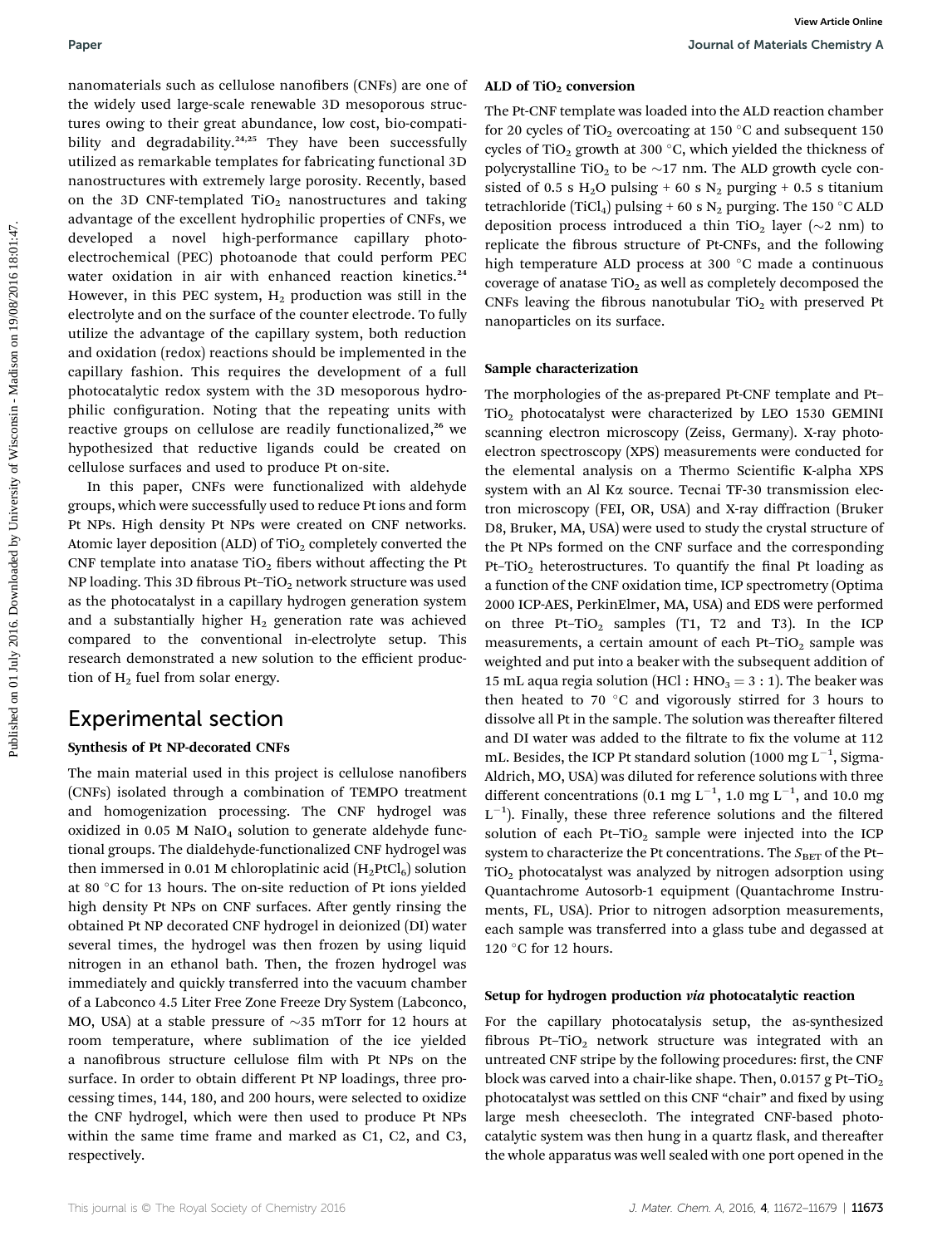water for further  $H_2$  collection. The other port of the flask was connected to the upper flask through a glass valve, where appropriate amounts of pure DI water and sacrificial reactant methanol were filled  $(H_2O:CH_3OH = 4:1$  in volume) (Fig.  $Sta\dagger$ ). Before the illumination, Ar gas with a flow rate of 70 sccm was introduced into the methanol solution for deaeration and system purging for one hour. Then the glass valve in the upper flask (red circle in top left picture of Fig.  $S1b<sup>†</sup>$ ) was opened to allow a suitable amount of methanol aqueous solution to flow into the bottom quartz flask, where the bottom portion of the CNF block was in touch with the electrolyte while the Pt-TiO<sub>2</sub> photoactive portion was exposed in the space. Instead, the whole Pt–TiO<sub>2</sub> photocatalyst was immersed into the electrolyte for the conventional in-electrolyte reaction (Fig. S2†). Light illumination was provided by a 150 W xenon arc lamp (Newport Corporation, Irvine, CA), and the intensity at the Pt– TiO<sub>2</sub> photocatalyst position was adjusted to be 70 mW cm<sup>-2</sup> to restrict the rise of the system temperature by the light irradiation. The backside of the flask was flushed with cold water during the photoreaction process. The evolved gas was collected in a graduated flask and the  $H_2$  amount was characterized with a Spectra Products Residual Gas Analysis (RGA) mass spectrometry system (MKS Instruments, Wilmington, MA, USA). In order to determine the amount of  $H_2$  (mL), standard  $H_2$ (Industrial Grade, Airgas, PA, USA) in certain volumes was also utilized for calibration. The peak areas of the signal were calculated at a constant total pressure of 2.53  $\times$  10<sup>-5</sup> Torr (Fig. S3†). By comparing the signal peak areas to the calibration data, the volume of the  $H_2$  in the collected gas sample can be obtained. Several molar mass channels were simultaneously used to detect the possible components of the collected gas sample (Fig. S4 and Table S1†). Published on the control of the third was a special of the state of the state of the state of the state of the state of the state of the state of the state of the state of the state of the state of the state of the state

## Results and discussion

The CNF hydrogel was employed as the starting material to produce a high-density Pt nanoparticle-decorated  $TiO<sub>2</sub>$  nanofiber network (Scheme 1). The CNF hydrogel was first immersed into NaIO4 solution for aldehyde functionalization. Under desired conditions (see details in the Experimental section), the two OH groups on the repeating unit of cellulose were oxidized to aldehyde groups. Second, the on-site reduction of Pt ions by aldehyde groups yielded high density Pt NPs on CNF surfaces when the dialdehyde-functionalized CNF hydrogel was placed in chloroplatinic acid  $(H_2PtCl_6)$  solution. Finally, the obtained Pt NP-decorated CNF hydrogel was freeze dried to form a mesoporous structure. Subsequent ALD of  $TiO<sub>2</sub>$  converted CNFs to tubular  $TiO<sub>2</sub>$  nanofibers with Pt NPs exposed on the surfaces.

The as-prepared high-density Pt NP-decorated CNF network (Pt-CNF) was first observed by scanning electron microscopy (SEM). As shown in Fig. 1a, Pt NPs appeared in clusters of several  $(\sim 2-6)$  individuals agglomerated together, which were evenly distributed over the entire CNF network. Meanwhile, the high-porosity network structure of the CNF was nearly unchanged after a long-time on-site Pt ion reduction reaction and the average fiber diameter remained at  $\sim$ 15 nm (inset of Fig. 1a). Individual Pt NPs exhibited a relatively large size



Scheme 1 Schematic representation of the preparation processes. The cellulose nanofiber (CNF) hydrogel is placed into  $\text{NaIO}_4$  solution, which leads to the oxidation of hydroxyls to obtain a dialdehyde cellulose hydrogel. The hydrogel is thereafter transferred into  $H_2PtCl_6$ solution for the growth of Pt nanoparticles. The cellulose hydrogel with Pt nanoparticles on the surface is finally treated by the freeze-dry method and the subsequent ALD  $TiO<sub>2</sub>$  thin film overcoating to achieve the nanofibrous  $Pt-TiO<sub>2</sub>$  photocatalyst.

distribution ranging from 20 nm to 80 nm (inset of Fig. 1a). Since the Pt NPs were produced by the aldehyde groups, changing the selective oxidation time would introduce different amounts of aldehyde groups to CNF surfaces and subsequently control the loading of Pt NPs. Three processing times, 144, 180, and 200 hours, were selected to oxidize the CNF templates, which were then used to produce Pt NPs within the same time frame and marked as C1, C2, and C3, respectively. CNF templates with a longer oxidation time yielded smaller Pt NPs, where the average NP sizes of C1, C2, and C3 were 80  $\pm$  30, 40  $\pm$ 25, and 30  $\pm$  10 nm, respectively (Fig. S5a–c†). The size reduction could be attributed to the increased number of surface functionalized aldehyde groups at a longer oxidation time, which induced a higher Pt nucleation rate in the beginning.<sup>27,28</sup>

The Pt NP-decorated CNF networks were then subjected to 300 °C ALD coating of a polycrystalline  $TiO<sub>2</sub>$  thin film (Fig. 1b) and S5d–f†). While the highly porous CNF network structure was well preserved after ALD coating, most big Pt NPs were disappeared leaving mostly isolated tiny Pt NPs with an average size of  $10 \pm 3$  nm (white spots in the inset of Fig. 1b and S5d–f $\dagger$ ). Such a fusion phenomenon is common for metal NPs at elevated temperature due to the high surface energy and reduced melting point of small sized NPs. The high-temperature ALD process also decomposed the CNF template and left a pure TiO<sub>2</sub> tubular fiber network. The dark color of the asprepared Pt-TiO<sub>2</sub> fibrous network has been identified as a result of the residual carbon elements in TiO<sub>2</sub> left by cellulose template pyrolysis.<sup>24</sup>

Elemental analysis of Pt decoration and  $TiO<sub>2</sub> ALD$  deposition was then conducted by X-ray photoelectron spectroscopy (XPS). As shown in Fig. 1c, the black and red curves illustrate the XPS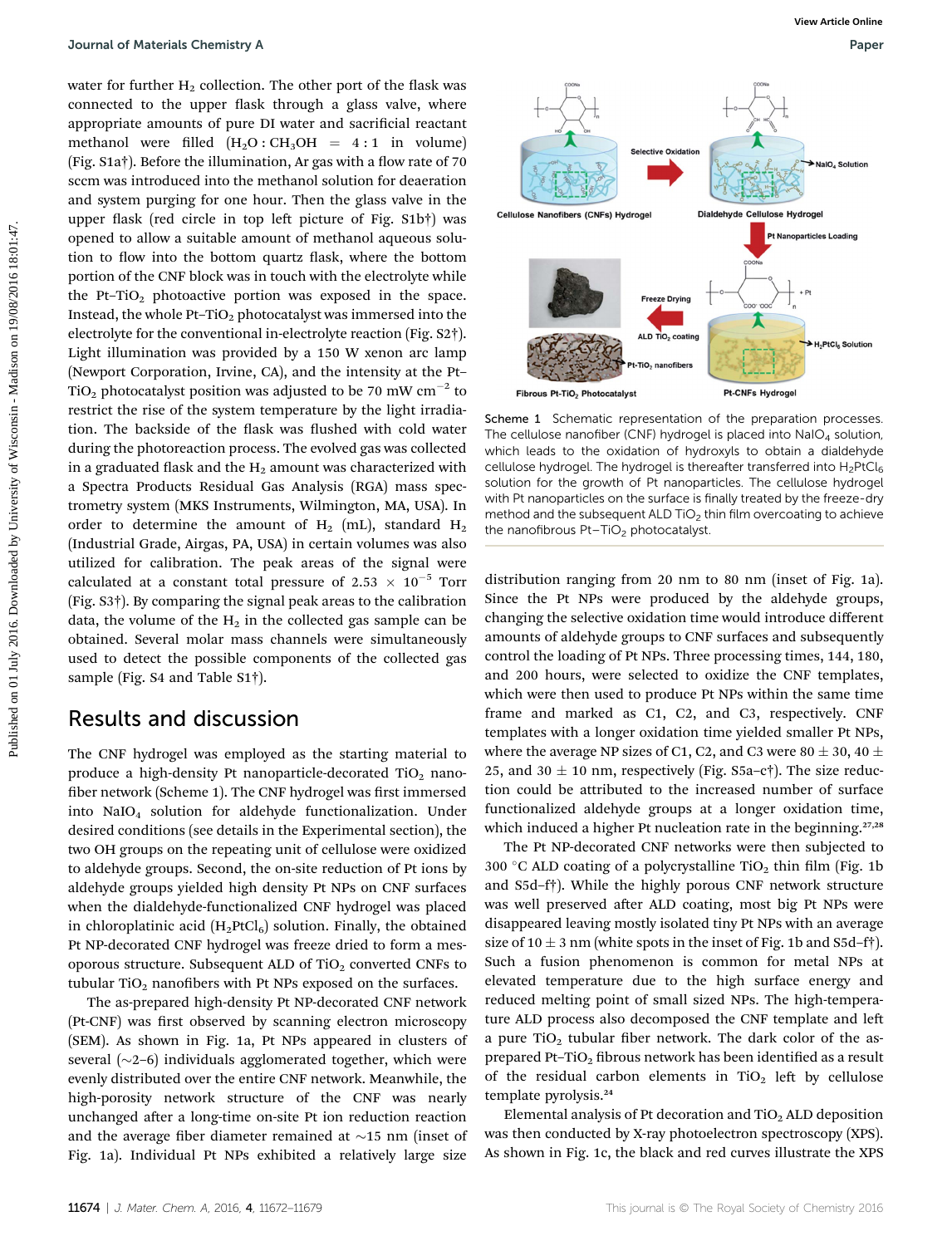

Fig. 1 Morphology and structure of Pt-CNF and Pt-TiO<sub>2</sub> samples. (a) Low magnification SEM images of nanofibrous Pt-CNFs; the inset shows the as-prepared free standing Pt-CNFs in a larger scale and the agglomeration of  $\sim$ 40 nm nanospheres on the nanostructured cellulose fibers. (b) Obtained fibrous Pt-TiO<sub>2</sub> network after ALD TiO<sub>2</sub> thin film overcoating at 300  $^{\circ}$ C; the inset reveals the Pt nanospheres on fibrous TiO<sub>2</sub>. (c) X-ray photoelectron spectroscopy (XPS) investigation of both Pt-CNF and Pt-TiO<sub>2</sub> samples (black and red); the inset is the spectra of the Pt 4f region near  $\sim$ 71 eV. (d) Nitrogen adsorption– desorption isotherms and the corresponding pore-size distribution curves (inset) of the 3D fibrous  $Pt-TiO<sub>2</sub>$  composite.

profiles of Pt NP-decorated CNFs (Pt-CNFs) and structures after  $TiO<sub>2</sub> ALD coating (Pt-TiO<sub>2</sub>)$ . The peaks C 1s at 285.1 eV and I 3d at 619.9 eV in the Pt-CNF spectrum correspond to the carbon component and residual iodine of sodium periodate  $(NaIO<sub>4</sub>)$ treated cellulose. The drastically diminished C 1s peak and the disappearance of the I 3d peak in the Pt-TiO<sub>2</sub> sample suggested an effective removal of CNF templates leaving only residual carbon. This result was consistent with previous reports that calcination above 300 °C could completely decompose cellulose.24,25,29 In addition, strong Ti related peaks (Ti 2p and TiLMM) appeared from the Pt-TiO<sub>2</sub> sample, supporting the fact that the CNFs were completely converted into Ti-based materials after ALD coating. The Pt 4f region near  $\sim$ 71 eV was further examined in detail to analyze the chemical structure of the Pt NPs before and after ALD processing (inset of Fig. 1c and S6a†). The Pt  $4f_{7/2}$  and Pt  $4f_{5/2}$  in Pt-CNFs are located at 71.8 eV and 75.2 eV, respectively. These two peaks shifted to 70.5 eV and 73.8 eV, respectively, after ALD of TiO<sub>2</sub> conversion. The higher 4f electron binding energy of the Pt-CNF structure can be

attributed to the extra Pt–O bonds between Pt NPs and the carboxyl groups on CNFs.<sup>30,31</sup> The doublet lines in the Pt 4f spectrum of Pt-TiO<sub>2</sub> (70.5 eV and 73.8 eV) perfectly match the positions of metallic Pt.<sup>32</sup> The 3.3 eV difference between the binding energies of Pt  $4f_{7/2}$  and Pt  $4f_{5/2}$  peaks also indicates the presence of metallic Pt 4f states.<sup>33</sup> Moreover, compared to the Pt-CNF samples (C1, C2, and C3), the modified Auger parameters of Pt in the corresponding Pt-TiO<sub>2</sub> samples all shifted to the same position of metallic  $Pt^{34,35}$  (green triangle) in the Wagner plot (Fig. S6b and S7†). Therefore, the relatively high temperature during ALD  $TiO<sub>2</sub>$  would be beneficial to the formation of pure metallic Pt, which is desirable for photocatalytic hydrogen generation.<sup>15</sup>

One intriguing advantage of the fibrous Pt-TiO<sub>2</sub> network structure is that it can provide a very high surface area. Therefore, Brunauer-Emmett-Teller (BET) surface area  $(S<sub>BET</sub>)$  analysis was conducted to investigate this merit. Fig. 1d shows nitrogen adsorption–desorption isotherms and the associated Barrett–Joyner–Halenda (BJH) desorption pore size distribution curve (inset of Fig. 1d) obtained from the fibrous Pt–TiO<sub>2</sub> sample. A linear increase of the adsorption isotherm profile was observed in the relative pressure  $(p/p_0)$  range from 0.05 to 0.25, where the data were used to determine the  $S_{\mathrm{BET}}$  of the Pt–TiO<sub>2</sub> sample using the multipoint BET method.<sup>36</sup> The obtained BET surface area was in the range of 128–166  $\text{m}^2$  g<sup>-1</sup> (Table 1), which was much larger than the typical surface area of Pt-TiO<sub>2</sub> NP  $(\sim 50 \text{ m}^2 \text{ g}^{-1})$  or nanowire  $(\sim 30 \text{ m}^2 \text{ g}^{-1})$  arrays.<sup>14,37,38</sup> The hysteresis loop profile that appeared above the relative pressure  $(p/p_0)$  of 0.3 in the isotherm was classified as type IV according to the International Union of Pure and Applied Chemistry (IUPAC) categorization,<sup>39</sup> indicating the presence of mesopores. The rapidly increased adsorption at relative pressure close to unity  $(p/p_0 = 1.0)$  was similar to the isotherm of type II, revealing the coexistence of macropores.<sup>39</sup> In addition, desorption curve data were used to determine the pore size distribution by the BJH method, assuming a cylindrical pore model.<sup>15,39</sup> The pore size distribution (inset of Fig. 1d) shows that the fibrous Pt–TiO<sub>2</sub> network possessed a wide pore size distribution ranging from 3 to 140 nm, suggesting the co-existence of both mesopores and macropores. Such a porous structure would be particularly beneficial in photocatalysis, because it not only provides efficient mass pathways, but also offers an extremely large reaction interface between the catalyst and electrolyte. Published on the state of the total published by the state of the state of the state of the state of the state of the state of the state of the state of the state of the state of the state of the state of the state of th

> Energy-dispersive X-ray spectroscopy (EDS) was performed on all three Pt-CNF template samples (C1, C2 and C3) and the

|  |  |  |  |  | Table 1 Summary of the physical properties and photocatalytic activity of three 3D Pt-TiO <sub>2</sub> photocatalysts (T1, T2, and T3) |  |
|--|--|--|--|--|----------------------------------------------------------------------------------------------------------------------------------------|--|
|--|--|--|--|--|----------------------------------------------------------------------------------------------------------------------------------------|--|

| $Pt-TiO2$ sample | Average Pt size (nm) | Pt $wt\%$ | $S_{\rm BET}$ $({\rm m^2~g^{-1}})$ | $H_2$ production setup | Initial H <sub>2</sub> production rate (mmol $g^{-1} h^{-1}$ ) |
|------------------|----------------------|-----------|------------------------------------|------------------------|----------------------------------------------------------------|
| <b>T1</b>        | 13                   | 2.3       | 134.23                             | Capillary              | 100.56                                                         |
|                  |                      |           |                                    | In electrolyte         | 25.88                                                          |
| T <sub>2</sub>   | 10                   | 7.72      | 128.04                             | Capillary              | 138.69                                                         |
|                  |                      |           |                                    | In electrolyte         | 62.11                                                          |
| T <sub>3</sub>   | 8                    | 11.05     | 166.45                             | Capillary              | 128.30                                                         |
|                  |                      |           |                                    | In electrolyte         | 44.82                                                          |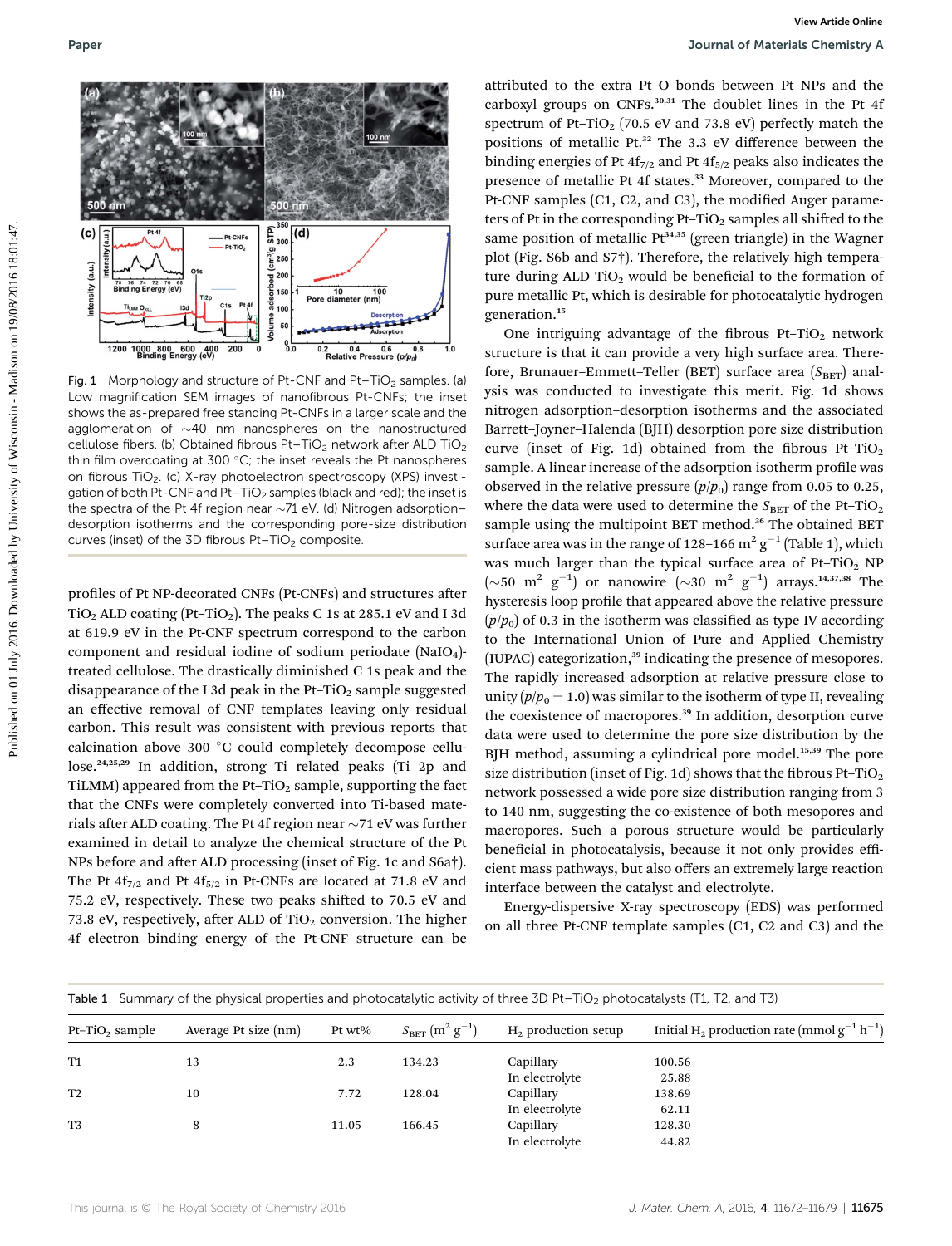corresponding Pt–TiO<sub>2</sub> samples (T1, T2 and T3). As shown in Fig. S8 and Table S2,† the Pt weight ratios of the C1, C2 and C3 samples were 20.2%, 33.26%, and 57.77%, respectively. A similar increasing tendency of Pt weight ratios was also observed for Pt-TiO<sub>2</sub> samples, suggesting that increasing the amount of aldehyde groups on CNFs could effectively raise the Pt NP loading to a substantially high level. The much lower Pt weight ratio would be a combined result of the replacement of CNFs by much heavier  $TiO<sub>2</sub>$  and the loss of a certain amount of Pt NPs due to the high temperature process. Additionally, inductively coupled-plasma (ICP) spectrometry was further performed on the three Pt-TiO<sub>2</sub> samples (T1, T2 and T3) to quantify the final Pt loading as a function of the oxidation time. The Pt emission peaks of the three samples at 265.945 nm showed intensity variations clearly (Fig. 2a). By referencing to standard Pt solution, the Pt weight ratios of the T1, T2 and T3 samples were 2.3%, 7.72%, and 11.05%, respectively (Fig. 2b). Such concentration values were similar to the values obtained by EDS (Fig. S8b†). Notably, the sodium and iodine signals coming from the functionalized CNFs in the EDS spectra were eliminated after the high temperature ALD TiO<sub>2</sub> overcoating, except the carbon signals. This suggested that most CNF templates were decomposed at 300 °C and some carbon elements were preserved in the final Pt-TiO<sub>2</sub> products, which



Fig. 2 Inductively coupled-plasma (ICP) spectrometry of three 3D nanofibrous Pt-TiO<sub>2</sub> samples prepared under different oxidation durations. (a) The Pt emission peaks of the three samples at 265.945 nm clearly show intensity variations compared to other three reference samples (0.1 mg L $^{-1}$ , 1 mg L $^{-1}$ , and 10 mg L $^{-1}$ ). (b) Corresponding emission peak areas versus Pt concentrations for three samples.

has been found to be beneficial for possible visible light absorption and photoactivity in our previous work.<sup>24</sup>

Transmission electron microscopy (TEM) and X-ray diffraction (XRD) were implemented to study the crystal structure of the Pt NPs formed on CNF surfaces and the corresponding Pt–  $TiO<sub>2</sub>$  heterostructures. The low magnification TEM image clearly shows the network structure of CNFs with a fairly uniform thickness of  $\sim$ 15 nm, an average pore size of  $\sim$ 140 nm, and decorated with Pt NPs (Fig. 3a). The corresponding selective area electron diffraction (SAED) pattern (inset of Fig. 3a) exhibits the representative bright diffusive halo of cellulose<sup>40</sup> and diffraction spots of crystalline Pt. The crystalline structure of Pt NPs was further confirmed by XRD spectra, where the cellulose diffraction peak at 23 $^{\circ}$  and the representative Pt (111) and (220) peaks were identified (Fig. S9 and S10†). An individual Pt NP rooted on the CNF surface is shown in Fig. 3b. The NP was  $\sim$ 80 nm in diameter and exhibited a spherical outline from the un-supported region. The relatively large contact area between the NP and CNF would be a result of the on-site reduction of Pt ions by the surface aldehyde groups. The spherical shape of the NP is indirect evidence of the nano-crystallinity of the Pt NP because no specific crystal facets could be observed in the NP. The high-resolution TEM (HRTEM) image (Fig. 3c) also revealed that the Pt NP was composed of numerous tiny crystallites. This observation suggested that the CNF surface aldehyde groups might produce a trace amount of Pt over the entire surface, which migrated and agglomerated into spherical Pt NPs in liquid media to minimize their surface energy.41,42 The TEM Published Chemistry A<br>
corresponding 19:10, a smaller (17:12 and 13), As aboves in the host formula description of Paper Corresponding to the Microsofte Chemistra Chemistra Chemistra Chemistra Chemistra Chemistra Chemistr



Fig. 3 Structures and the Pt nanoparticle distribution of samples before and after ALD TiO<sub>2</sub> coating. (a) TEM image of Pt-CNFs revealing a fibrous structure with Pt spheres on it; the inset is the respective SAD pattern. Only crystalline Pt appears on the Pt-CNFs before ALD TiO<sub>2</sub> coating. (b and c) Higher magnification images showing Pt nanospheres "rooted" on the surface of CNFs (b) and the Pt nanospheres aggregated from small nanoparticles (c).  $(d-f)$  TEM images of Pt-TiO<sub>2</sub> after ALD TiO<sub>2</sub> coating. (d and e) The fibrous TiO<sub>2</sub> with Pt nanoparticles indicating the well preserved morphology after the ALD process. (e) The  $\sim$ 17 nm thick polycrystalline TiO<sub>2</sub> is selectively deposited between Pt nanoparticles. (f) The measured lattice spaces of the nanoparticle are 0.39 and 0.23 nm, representing the corresponding values of Pt (100) and (111) planes.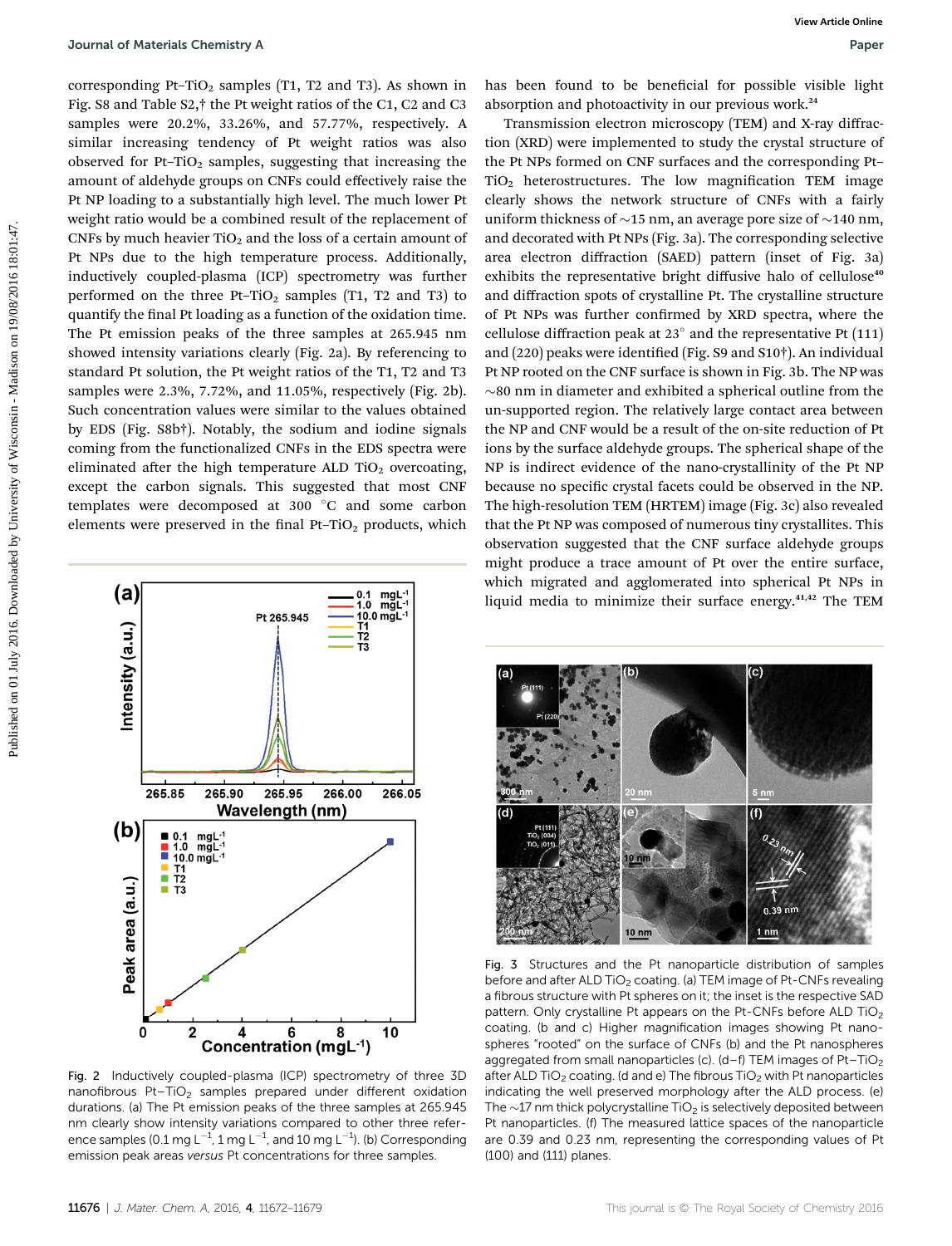image in Fig. 3d clearly shows the well-preserved fibrous structure after 170 cycles of ALD TiO<sub>2</sub> deposition at 300 °C, where more concentrated Pt NPs can also be observed. The SAED pattern further confirmed the anatase phase  $TiO<sub>2</sub>$  and crystalline Pt (inset of Fig. 3d). The thickness of the polycrystalline TiO<sub>2</sub> film was found to be  $\sim$ 17 nm (Fig. 3e), which was consistent with the typical morphology and growth rate of ALD TiO<sub>2</sub>. Pt NPs were partially embedded in the TiO<sub>2</sub> film and the top portion was not covered by  $TiO<sub>2</sub>$  (inset of Fig. 3e). The exposure of the Pt NP was because  $TiCl<sub>4</sub>$  precursors would preferentially attach to the hydrophilic CNF surface that possesses abundant hydroxyl sites rather than to the inert Pt surface.<sup>43,44</sup> Meanwhile, the high temperature ALD process heattreated the Pt NP simultaneously. This process was very helpful for improving the crystallinity of Pt NPs, removing chemical residues, and forming close contacts with  $TiO<sub>2</sub>$  crystals. Longrange-ordered Pt lattices can now be clearly observed by HRTEM. The lattice spacing of the Pt NP was measured to be 0.39 and 0.23 nm, corresponding to Pt (100) and (111) planes respectively. The anatase  $TiO<sub>2</sub>$  and crystalline Pt phases were also verified by the XRD spectra on all three Pt-TiO<sub>2</sub> samples (Fig. S10d†). **Puer and the continuous continuous continuous continuous continuous continuous continuous continuous continuous continuous continuous continuous continuous continuous continuous continuous continuous continuous continuou** 

To fully demonstrate the advantage of cellulose templating, the out-of-electrolyte capillary design<sup>24</sup> was used to test the photocatalytic hydrogen generation behavior of the Pt NP decorated TiO<sub>2</sub> nanofiber network. The schematic setup is shown in Fig. 4a. The fibrous Pt-TiO<sub>2</sub> structure was attached to a piece of untreated CNF network. The bottom part of the CNF block was placed in a methanol solution to draw and transport the electrolyte to the Pt–TiO<sub>2</sub> photoactive surfaces. The testing apparatus for measuring the volumes of photocatalyzed gas



Fig. 4 (a) Schematics of the novel capillary design by using the CNF block for photocatalytic  $H_2$  evolution. (b)  $H_2$  yield of 3D nanofibrous Pt-TiO<sub>2</sub> sample T1 from both capillary design (black) and in-electrolyte design (red). (c) H<sub>2</sub> yield of three Pt-TiO<sub>2</sub> photocatalyst samples (T1, T2, and T3) versus illumination time in the capillary design. The curve after the electrolyte renewal and whole system purging indicates a good stability of the capillary setup for photocatalytic reactions. (d) Magnified H<sub>2</sub> evolution curves of the first 15 min in the presence of T1, T2 and T3 photocatalysts. Derived initial  $H_2$  production rates were calculated by the indicated dashed lines.

evolution is shown in Fig. S1 and S2† (see the Experimental section for detailed measurement procedures). Upon illumination with a 70 W cm<sup>-2</sup> Xe lamp source,  $H_2$  rapidly evolved in air from the Pt-TiO<sub>2</sub> porous structure (no bubbles were formed in the electrolyte) and was collected in a quartz flask.

The photocatalytic reaction mechanism of hydrogen production on the Pt-TiO<sub>2</sub> photocatalyst in methanol aqueous solution has been discussed in previous work.<sup>14</sup> As illustrated in the inset of Fig. 4a and S11, $\dagger$  the methanol adsorbs on the TiO<sub>2</sub> surface to form  $CH<sub>3</sub>O<sub>-</sub>$ , which is able to capture the photogenerated holes for CH3O. These methanol-derived groups can then be oxidized to form  $CH<sub>2</sub>O$ , carbonate, or  $CO<sub>2</sub>$  eventually.<sup>14</sup> Meanwhile, the protons  $(H<sup>+</sup>)$  were released during such a process. On the other hand, the photogenerated electrons can be trapped by Pt and thereafter react with  $H^+$  for hydrogen generation.

In particular, in this capillary photocatalytic hydrogen generation process, the electrolyte was continuously supplied through the CNF network taking advantage of its excellent hydrophilic properties, and filled the mesopores within the Pt- $TiO<sub>2</sub>$  network. When photoexcited electron-hole pairs were generated, they quickly dissociated at the  $Pt/TiO<sub>2</sub>$  interface with the electrons moving to the Pt NPs to reduce water generating  $H_2$  and holes moving to the TiO<sub>2</sub> nanofibers to oxidize the electrolyte. Similar to the capillary PEC photoanode, enhanced photocatalytic reaction kinetics could be expected from the dynamic electrolyte supply and infinitesimal active electrolyte volume.<sup>24</sup>

The amount of generated  $H_2$  was quantified for both capillary and conventional in-electrolyte setups using a Residual Gas Analyzer (RGA) (see details in the ESI†). Under the illumination of a 70 W  $\text{cm}^{-2}$  Xe lamp source, the capillary setup of 0.0157 g Pt–TiO<sub>2</sub> photocatalyst (sample T1) exhibited significantly higher  $H_2$  yields compared to the in-electrolyte setup; while the  $H_2$ production from both setups monotonically increased as a function of time (Fig. 4b). Initially, 4.6 mL  $H_2$  was produced after 10 minutes of illumination from the capillary setup (black curve), which was three times higher than that from the inelectrolyte setup (red curve). With elongated reaction time, the H2 generation rates decreased gradually and demonstrated a tendency of saturation after  $\sim$ 100 minutes of continuous reaction. The attenuation in  $H_2$  production was more significant in the capillary setup, and thus the ratio between the yields of the two setups reduced from  $\sim$ 3.07 (at 10 minutes) to  $\sim$ 1.68 (at 80 minutes). Similar remarkable photocatalytic performance gain by the capillary setup, and the  $H_2$  production attenuation phenomenon were both observed in Pt-TiO<sub>2</sub> samples T2 and T3 that had higher Pt loading (Fig. S12a and b†). To further investigate the reason of  $H_2$  production attenuation, the reaction system was reset after 120 minutes of photocatalytic reaction. The resetting process included blocking of illumination, replacing methanol solution, and 30 minutes of system purging with argon (Ar) gas. After resetting the system, the initial  $H_2$ generation recovered to its original rate for all three Pt-TiO<sub>2</sub> samples, while the same attenuation phenomenon was again observed for the extended photocatalytic reaction time (Fig. 4c). Furthermore, the Pt-TiO<sub>2</sub> photocatalysts were stored in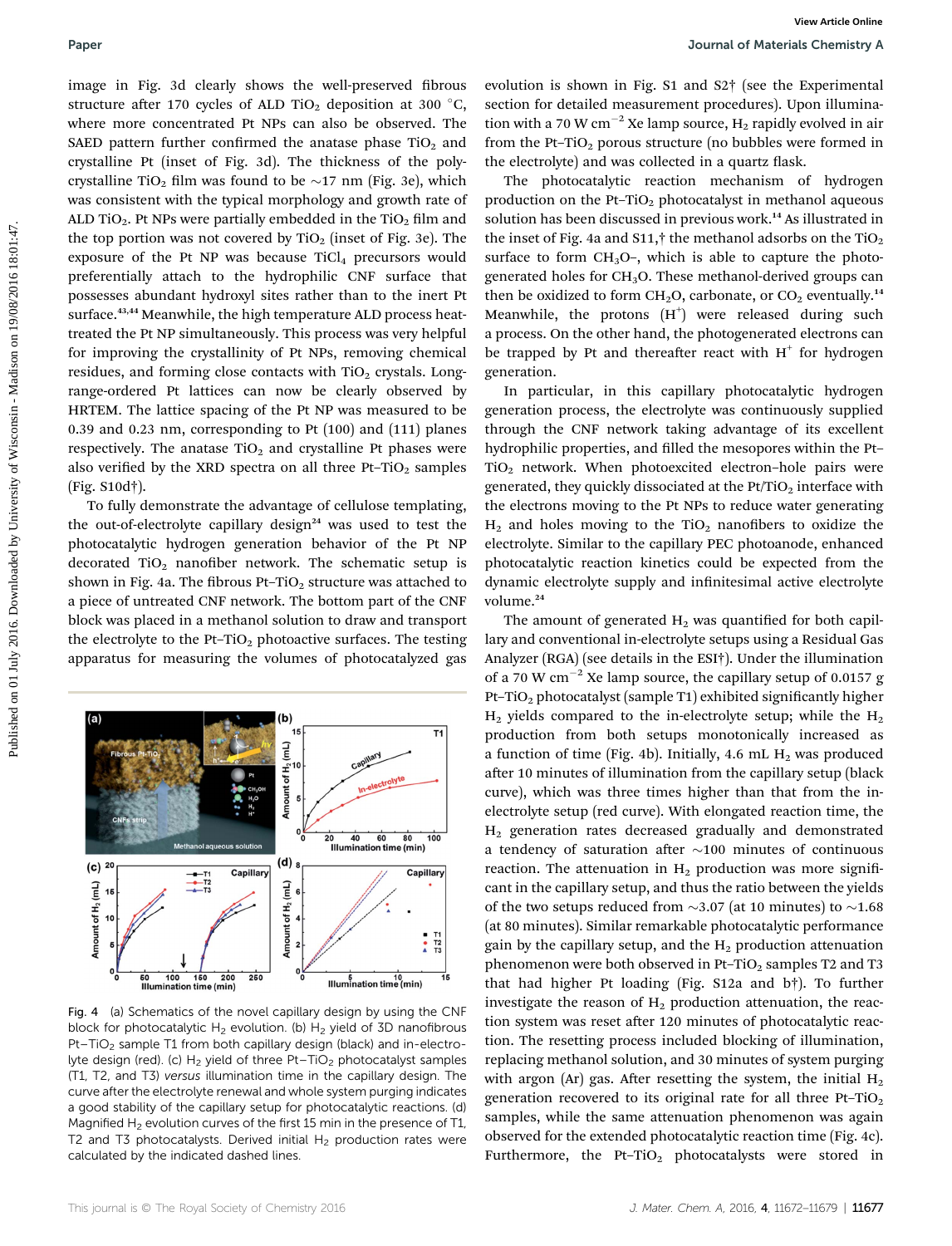a regular lab environment for one month and then used to test their  $H_2$  production ability again. As shown in Fig. S13, $\dagger$  the almost same tendency of the  $H<sub>2</sub>$  production was observed, which confirmed the good stability of this heterostructured capillary catalyst system. These results revealed that the catalytic performance of the Pt-TiO<sub>2</sub> structure was not impacted by the long-term operation and the attenuation of the  $H_2$  production rate would be a result of kinetic factors. This kind of reaction rate drop was often observed in high-rate  $H_2$  generation and other electrochemical processes,<sup>16,19,45,46</sup> particularly when the redox reactions occurred within very close vicinity.<sup>47,48</sup> Therefore, the non-linearity of  $H<sub>2</sub>$  yield versus time could be attributed to the reduced concentration of methanol solution and the accumulation of adsorbed product molecules (e.g.  $CH<sub>2</sub>O$  and probably trace of  $H<sub>2</sub>$ ) that impede the accessibility of reactants.

Considering the kinetic factors that majorly influenced the long-term  $H_2$  production, the initial  $H_2$  generation rate was analyzed to understand the intrinsic photocatalytic properties. Fig. 4d shows the amount of  $H<sub>2</sub>$  collected at several time intervals within the first 15 minutes of illumination, from which the initial  $H_2$  generation rate was obtained from the slope of the dashed line that connects the origin and first collected data point.<sup>2,16</sup> The same process was also applied to analyze the  $H_2$ data of the in-electrolyte setup (Fig. S14†). All the data are summarized in Table 1. In general, the initial  $H_2$  generation rates of capillary setups were significantly higher than those obtained from the in-electrolyte setup owing to less electrolyte related light scattering and better local reaction kinetics that we discovered in a previous study.<sup>24</sup> Specifically, the capillary setup exhibited an initial H<sub>2</sub> generation rate of 100.56 mmol  $g^{-1}$  h<sup>-1</sup> from the Pt-TiO<sub>2</sub> photocatalyst T1; whereas the in-electrolyte setup from the same photocatalyst had only 25.88 mmol  $g^{-1}$  $h^{-1}$ . The improvement by using the capillary setup reached 288.6%. The highest initial H<sub>2</sub> generation rate (138.69 mmol  $g^{-1}$ )  $\,h^{-1})$  was found from photocatalyst T2 that had higher Pt NP loading. However, the corresponding enhancement from the capillary setup was reduced to 123%. When the Pt loading was further increased to 11.05% (sample T3), the initial  $H_2$  generation rates of both setups decreased to 128.30 mmol  $g^{-1}$  h<sup>-1</sup> and 44.82 mmol  $\mathrm{g}^{-1}$  h $^{-1}$ , respectively, where the enhancement ratio jumped back to 186%. Due to the intrinsic photoabsorption limitation of  $TiO<sub>2</sub>$ , these rate values were still lower than those of other advanced photocatalytic materials, such as  $\text{ZnIn}_{0.25}$ - $Cu<sub>x</sub>S<sub>1.375+x</sub>$  and Pt-graphene- $C<sub>3</sub>N<sub>4</sub>,<sup>49,50</sup>$  whereas enhanced performance from these materials could be expected by implementing the capillary PEC design.

The parabolic relationship between  $H_2$  yield and Pt wt% (Fig. S15†) is in accordance with other published studies on metal catalyst loading.<sup>14,19,51</sup> While the absolute  $H_2$  yield would further rise when the Pt NP loading was increased, the difference between the capillary and in-electrolyte setups reduced. The less sensitive  $H_2$  generation rate to Pt loading of the capillary setup indicates that the capillary setup is more kinetically favorable and room for improvement is more limited compared to the conventional in-electrolyte configuration.<sup>48</sup> The overall significantly higher performance of the capillary photocatalytic design (Table 1) clearly shows that this setup can further enhance the  $H_2$  evolution in addition to those achieved by other strategies, such as optimization of the Pt–TiO<sub>2</sub> surface area and Pt-loading amount. Given other key kinetic factors being well-engineered, the maximum  $H_2$  evolution efficiency could be improved by implementing the capillary photocatalytic design.

# Conclusions

In summary, aldehyde-functionalization of CNFs is an effective strategy to introduce Pt NPs onto CNF surfaces by on-site Pt ion reduction. A high concentration of Pt NP loading was achieved on NaIO<sub>4</sub>-treated CNFs surfaces via on-site aldehyde reduction. Owing to the drastically different hydro-affinity of the Pt and CNF surfaces, ALD could selectively deposit  $TiO<sub>2</sub>$  on CNFs and kept the Pt NPs uncovered. The high temperature ALD process also simultaneously improved the crystallinity of Pt NPs and decomposed the CNF template leaving a pure anatase phase  $TiO<sub>2</sub>$  nanofiber network decorated with high-density Pt NPs (up to 11.05 wt%). The fibrous Pt-TiO<sub>2</sub> network photocatalyst was integrated with CNF strips to develop the capillary setup for photocatalyzed hydrogen generation. Owing to the excellent hydrophilic properties of CNFs, capillary force quickly and continuously supplied methanol electrolyte solution to the Pt–  $TiO<sub>2</sub>$  catalytic sites that were placed outside of the solution. Better reaction kinetics and higher efficiency were achieved from the capillary design compared to the conventional inelectrolyte reaction. The initial  $H_2$  generation rates were found to be 100.56–138.69 mmol  $g^{-1}$  h<sup>-1</sup> for the capillary setup based on different Pt NP loadings, which were 123.3–288.6% larger than those of the conventional in-electrolyte setup (25.88–62.11 mmol  $g^{-1}$  h<sup>-1</sup>). The cellulose-based nanomanufacturing technique holds great promise for large-area, low-cost, and green fabrication of functional nanomaterials. The capillary photocatalytic design mimics the mass transport process in natural photosynthesis, where the interaction between light and reaction sites is no longer limited by the volume, surface and depth of the electrolyte. Therefore, this 3D nanofibrous Pt-TiO<sub>2</sub> photocatalyst offers a brand new solution for improving the throughput of photocatalytic hydrogen production. Sources of Figure 1 Alternia Commissy A<br>
a regular tab environment for one month and then used to ret. photoenlapic design; (tabs 1) denote the this entropy and<br>
details a regular to the state of the state of the state of

## Acknowledgements

This work is primarily supported by the U.S. Department of Energy (DOE), Office of Science, Basic Energy Sciences (BES), under Award # DE-SC0008711. CY thanks the support from the Forest Products Laboratory under Award # 14-JV-11111124-029 for CNF-related fabrication.

# Notes and references

- 1 K. Ono, Electr. Eng Jpn, 2015, 190, 1–9.
- 2 B. Rausch, M. D. Symes, G. Chisholm and L. Cronin, Science, 2014, 345, 1326–1330.
- 3 X. Chen, S. Shen, L. Guo and S. S. Mao, Chem. Rev., 2010, 110, 6503–6570.